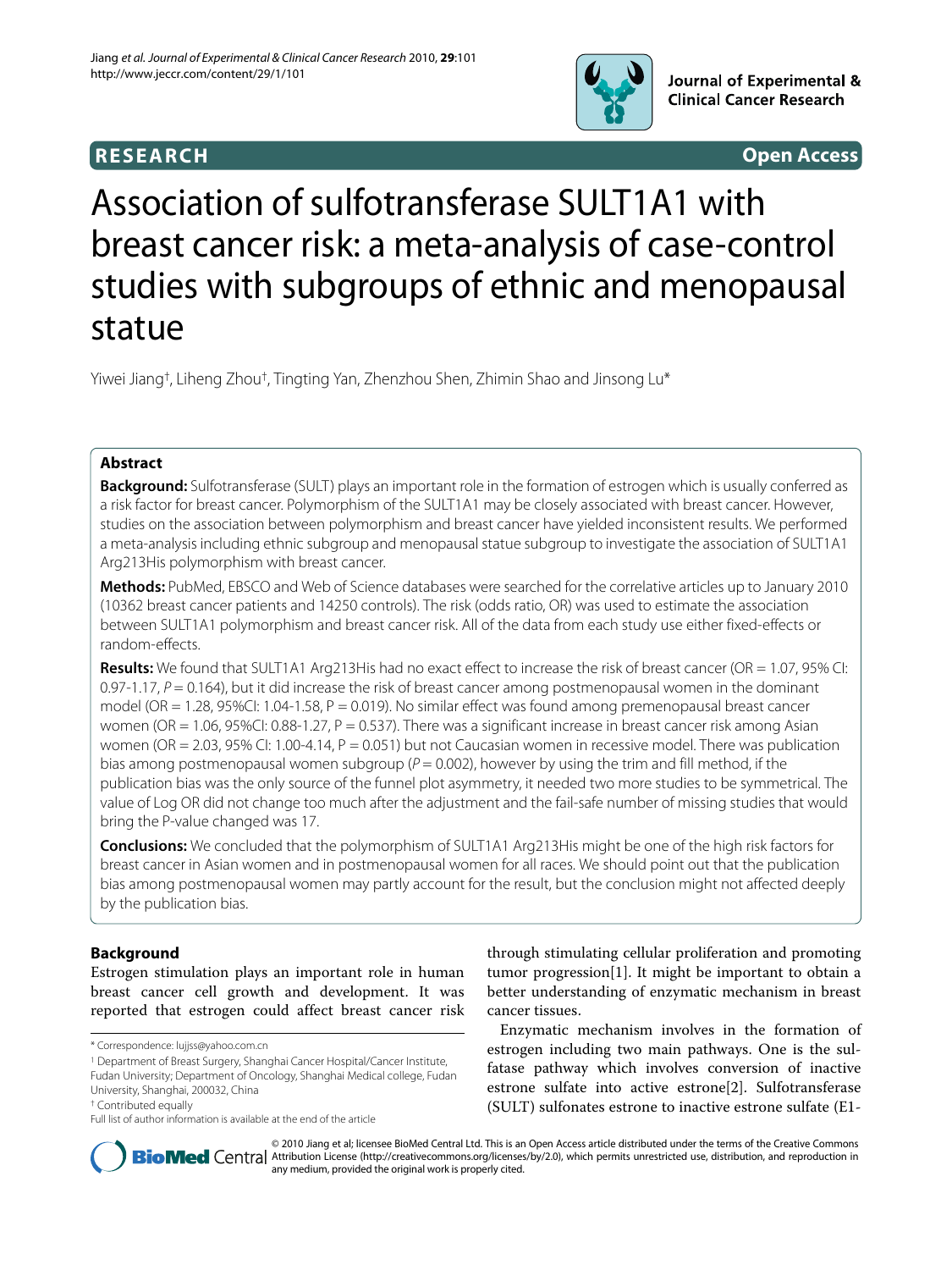S), whereas steroid sulfatase (STS) hydrolyzes estrone sulfate to estrone. Another is the aromatase pathway which converts androstenedione into estrone and aromatase inhibitor has been successfully used in breast cancer standard treatment[\[3](#page-8-2)]. However, it was reported that aromatase manner was five hundred times lower than sulfatase one pointed by quantitative enzymatic evaluation [\[4](#page-8-3)]. Besides, early study showed that the conversion of estrogen to the inactive estrogen sulfate was very essential, as serum level of unconjugated estrone (E1) or estradiol (E2) had 10-fold lower than the level of E1-S. In addition, tissue concentration of E2 in breast cancer was

10 times higher than the level in plasma. The accumulation of E2 in breast cancer was mainly caused by the over expressed STS and the decreasing of SULT expression [\[5](#page-8-4)]. There are three families of SULTs. They are SULT1

family which is the major "phenol" SULT, sulfating a wide range of substrates including eight subfamilies, SULT2 family and SULT4 family. SULT1A1 gene locates in chromosome 16p11.2 - p12.1. Previous study reported that exon 7 of the SULT1A1 gene contained a G to A transition at codon 213 and showed that relevant polymorphism significantly reduced its enzymatic activity [\[6](#page-8-5)].

For the above reasons, genetic studies of SULT polymorphisms may improve our understanding of the mechanism of SULT and enable us to screen for individuals at high risk for different cancers. However a number of studies with conflicting outcomes have been conducted on SULT polymorphism among different cancers such as lung, ovarian, prostate and bladder [\[7](#page-8-6)-[10\]](#page-9-0). Besides that, some authors had explored the potential association between the SULT1A1 polymorphism and breast cancer risk and it had also shown inconsistent results. Kotnis' study showed that the polymorphism of SULT1A1 Arg213His might predispose carriers to lung cancers, protect against colorectal cancers and increase the risk of breast cancer to Asian women but not the Caucasian women [\[11](#page-9-1)]. Recently Wang et al. meta-analyzed the relationships between SULT1A1 and breast cancer risk [[12](#page-9-2)] and concluded that there was no significant relationship between SULT1A1 R213 H polymorphism and the risk of breast cancer. However both meta-analysis were not perfect and may lead to underestimate the role of SULT1A1 polymorphism in breast carcinogenesis, because they did not include some eligible studies and neglected the valuable subgroup analysis such as menopausal status. It should be pointed out that there was new finding in results of the present study which was never founded in the previous. The current meta-analysis approved to be a more precise estimation which included two more studies and a subgroup analysis according to menses status which came out statistical significance.

Here we performed an updated meta-analysis which was specialized in breast cancer, including 16 studies with

a subgroup analysis based on ethnicity and menopausal status, using Arg/Arg vs His/His, Arg/Arg vs Arg/His, dominant model (Arg/His+His/His vs Arg/Arg) and recessive model (His/His vs Arg/Arg+Arg/His).

## **Methods**

## **Identification and analysis of relevant studies**

Two investigators (Yiwei Jang and Liheng Zhou) independently obtained relevant articles through searches of PubMed, EBSCO and Web of Science databases using the following words: 'sulfotransferase or SULT', 'polymorphism' and 'breast cancer'. Studies had been case-control design and based on SULT1A1 Arg213His polymorphism either alone or in combination with other genes and the language of publication was restricted to English. All of the studies required study design, publication, breast cancer cases, controls selection and genotyping methods. We excluded articles on only breast cancer patients or on healthy persons and one case-series study. In the end, 10362 breast cancer patients and 14250 controls from 16 case-control studies were selected for this meta-analysis.

## **Data extraction**

The following data were collected from each included studies: first authors, year of publications, study population (categorized as Asian, Caucasian, African and others), sources of controls, menopausal status and the number of different genotype in all subjects.

## **Statistical analysis**

The risk (odds ratio, OR) was used to estimate the association between SULT1A1 polymorphism and breast cancer risk, using Arg/Arg vs His/Arg, Arg/Arg vs His/His, dominant model (Arg/His+His/His vs Arg/Arg) and recessive model (His/His vs Arg/Arg+Arg/His). For each study, the between-study heterogeneity was assessed across by the chi-square based Q statistics and I-square test. Heterogeneity was considered at either a *P*-value of  $< 0.50$  or I-square  $> 50\%$  [\[13](#page-9-3)]. All of the data from each study use either fixed-effects (Mantel-Haenszel's method) or random-effects (DerSimonian and Laird's method) model according to the heterogeneity result. If there is no between-study heterogeneity, the two methods provide similar results. Funnel plots and Egger's test were used to test the possible publication bias. Sensitivity analyses were performed to estimate the influence of individual studies on the summary effect. For the possible publication bias, we used trim and fill method and fail-safe number to evaluate the influence to the result. In the ethnic population analysis, statistical analysis was performed in Asian, Caucasian, African and other populations. For menopausal status, studies were divided into postmenopausal and premenopausal status. All of the analyses were performed by Stata 10.0 software (Stata Corporation,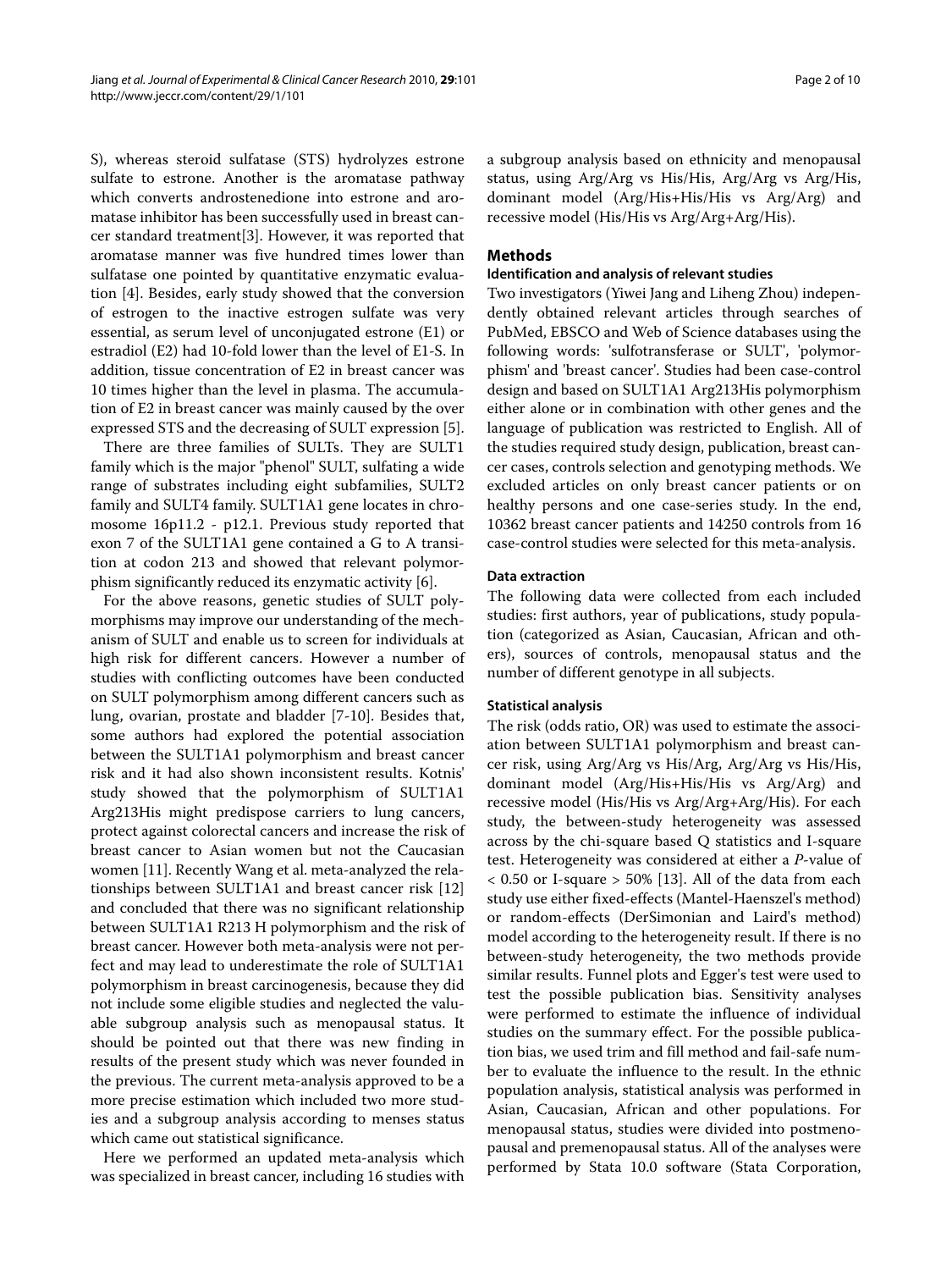College Station, TX, USA) and Comprehensive Meta-Analysis software program (version 2.2.034, USA, 2006), using two-sided *P* values.

## **Result**

## **Eligible studies**

Based on the search strategy, 16 studies were selected. There are 8 studies focused on the menopausal status. All of the studies were divided into four ethnic categories: Asian, Caucasian, African and others. The study details are shown in the table 1. The genotype distribution is consistent with Hardy-Weinberg equilibrium but four studies [\[14](#page-9-4)-[30\]](#page-9-5). All of the studies were published from January 2000 to January 2010.

### **Meta-analysis database**

The details of the study characteristics and the ORs we calculated were listed in Table [2](#page-3-0). In the dominant model (Arg/His+His/His vs Arg/Arg), there was between-study heterogeneity in the odds ratios (ORs) of the studies (Heterogeneity chi-squared = 30.09 (d.f. = 15), I-squared  $= 50.2\%$ ,  $P = 0.012$ ), so we used the random-effect model

to analyze the data and found that there was no relationship between Arg/His+His/His genotype and the risk of breast cancer (OR = 1.07, 95% CI: 0.97-1.17, *P* = 0.164). In the recessive model (His/His vs Arg/Arg+ Arg/His), there was no between-study heterogeneity in the odds ratios (ORs) of the studies (Heterogeneity chi-squared = 18.25  $(d.f. = 12)$  I-squared = 34.3%,  $P = 0.108$ ). Through the fixed-effect model we found that it was no relationship with breast cancer risk (OR = 1.07, 95% CI: 0.97-1.17, P = 0.169). We used random-effect model (Heterogeneity chi-squared = 31.11 (d.f. = 14) I-squared = 55.0%, *P* = 0.005) to analyze Arg/Arg vs Arg/His ( $OR = 1.06$ ,  $95\%CI$ : 0.95-1.18,  $P = 0.291$ ) (Fig. [1](#page-4-0)) and fixed-effect model (Heterogeneity chi-squared =  $15.21$  (d.f. =  $12$ ) I-squared = 21.1%,  $P = 0.230$ ) to analyze Arg/Arg vs His/His (OR = 1.07, 95%CI: 0.97-1.18, P = 0.197) (Fig. [2\)](#page-5-0), there was no relationship between SULT1A1 and breast cancer risk either. Meanwhile, we analyzed the subgroups of the studies and found that genotype Arg213His increased the risk of breast cancer among postmenopausal women (OR  $= 1.28, 95\%$  CI: 1.04-1.58, P = 0.019) but not in the pre-

## **Table 1: Characteristics of studies included in the meta-analysis**

|               |            |                |         | Case    |             |         | Control |                |
|---------------|------------|----------------|---------|---------|-------------|---------|---------|----------------|
| Author        | Population | Menses         | Arg/Arg | Arg/His | His/His     | Arg/Arg | Arg/His | His/His        |
| MARIE-GENICA  | Caucasian  | postmenopausal | 1381    | 1332    | 426         | 2338    | 2430    | 658            |
| Gulyaeva      | Caucasian  | NM             | 23      | 40      | 19          | 63      | 61      | 56             |
| Rebbeck       | Caucasian  | postmenopausal | 199     | 226     |             | 297     | 259     |                |
| Rebbeck       | African    | postmenopausal | 85      | 59      |             | 193     | 153     |                |
| Yang          | Asian      | premenopausal  | 622     | 116     | 0           | 614     | 112     | $\mathbf 0$    |
| Yang          | Asian      | postmenopausal | 299     | 65      | 0           | 363     | 58      | $\mathbf 0$    |
| Lilla         | Caucasian  | NM             | 198     | 169     | 52          | 374     | 403     | 107            |
| Le Marchand   | Others     | NM             | 801     | 424     | 114         | 782     | 484     | 104            |
| Jerevall      | Caucasian  | postmenopausal | 80      | 121     | 28          | 84      | 106     | 38             |
| Han           | Asian      | premenopausal  | 92      | 21      | 3           | 136     | 23      | 4              |
| Han           | Asian      | postmenopausal | 68      | 20      | 5           | 219     | 38      | 6              |
| Choi          | Asian      | NM             | 796     | 190     | $\mathbf 0$ | 830     | 215     | $\mathbf 0$    |
| Cheng         | Asian      | <b>NM</b>      | 439     | 27      | 2           | 693     | 47      | $\mathbf 0$    |
| Sillanpaa     | Caucasian  | premenopausal  | 145     | 229     | 106         | 147     | 221     | 110            |
| Langsenlehner | Caucasian  | NM             | 201     | 250     | 47          | 224     | 212     | 63             |
| Chacko        | Asian      |                | 76      | 56      | 8           | 95      | 41      | $\overline{4}$ |
| Chacko        | Asian      | premenopausa   | 39      | 27      |             | 42      | 24      |                |
| Chacko        | Asian      | postmenopausa  | 37      | 37      |             | 53      | 21      |                |
| Tang          | Others     | <b>NM</b>      | 50      | 42      | 11          | 134     | 83      | 13             |
| Zheng         | Others     | postmenopausal | 55      | 71      | 29          | 148     | 136     | 44             |
| Seth          | Caucasian  | NM             | 229     | 176     | 39          | 110     | 94      | 23             |

aNM: not mention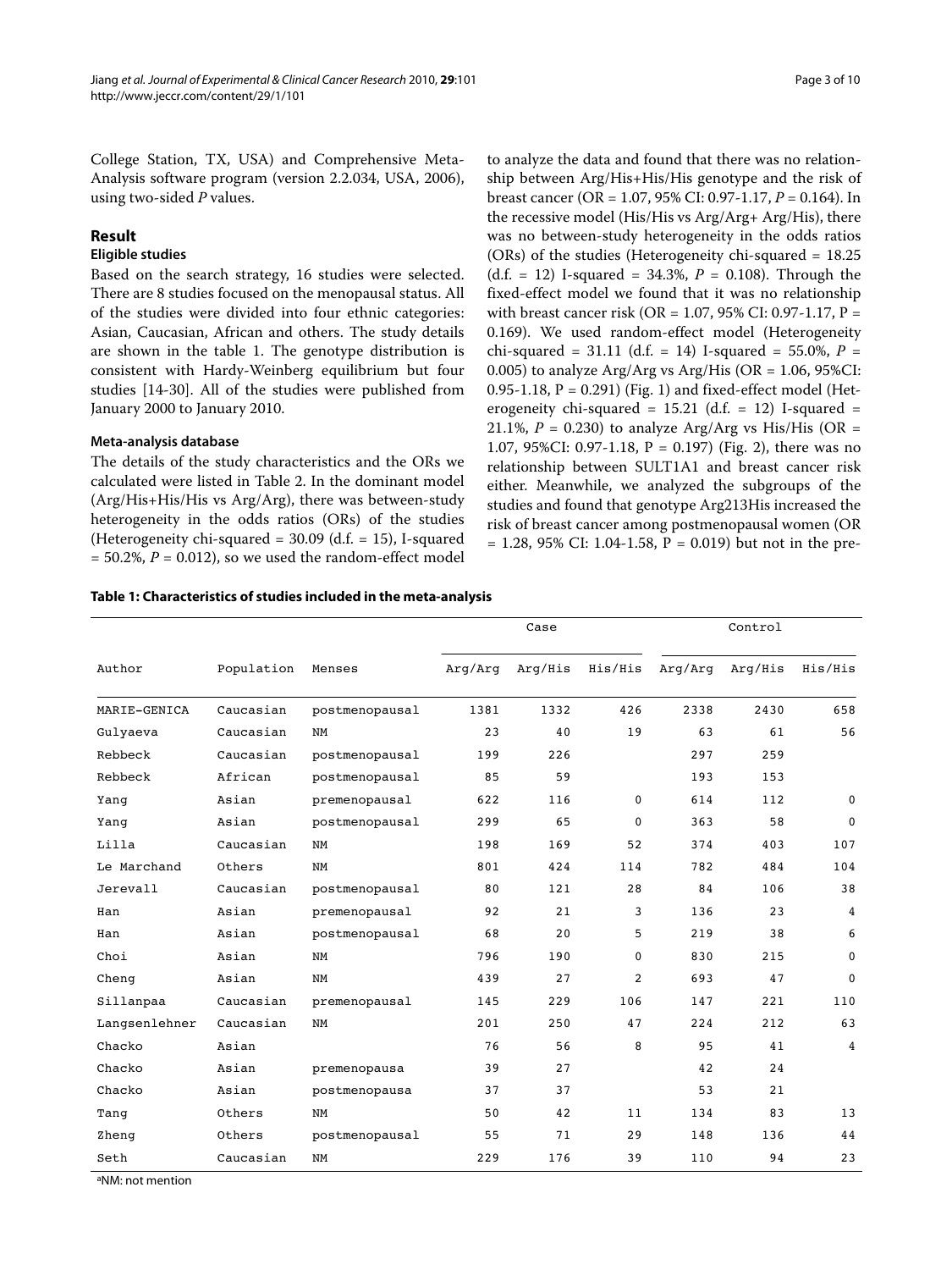## **Table 2: ORs of studies included in the meta-analysis**

|               |                   |                |      | OR (95%CI)                         | OR (95%CI                      | OR(95%CI)              | OR(95%CI)                |
|---------------|-------------------|----------------|------|------------------------------------|--------------------------------|------------------------|--------------------------|
| Author        | Population Menses |                |      | Year Arg/His+His/His vs<br>Arg/Arg | His/His vs Arg/Arg+<br>Arg/His | Arg/Arg vs Arg/His     | Arg/Arg vs His/His       |
| MARIE-GENICA  | Caucasian         | postmenopausal |      | $2009$ 0.96(0.88-1.05)             | $1.14(1.00-1.30)$              | $0.93(0.84-1.02)$      | $1.10(0.95-1.26)$        |
| Gulyaeva      | Caucasian         | NM             |      | $2008$ 1.38(0.78-2.44)             | $0.67$ $(0.37-1.22)$           | $1.80(0.96 - 3.35)$    | $0.93(0.46 - 1.88)$      |
| Rebbeck       | Caucasian         | postmenopausal |      | $2007 \quad 1.19(0.97 - 1.47)$     | Excluded                       | Excluded               | Excluded                 |
| Rebbeck       | African           | postmenopausal | 2007 |                                    |                                |                        |                          |
| Yang          | Asian             | premenopausal  |      | $2005 \quad 1.13(0.90 - 1.42)$     | Excluded                       | $1.13(0.90-1.42)$      | Excluded                 |
| Yang          | Asian             | postmenopausal | 2005 |                                    |                                |                        |                          |
| Lilla         | Caucasian         | NM             | 2005 | $0.82(0.65 - 1.03)$                | $1.03(0.72 - 1.47)$            | $0.79$ $(0.62 - 1.02)$ | $0.92$ $(0.63 - 1.33)$   |
| Le Marchand   | Others            | NM             | 2005 | $0.89(0.77 - 1.04)$                | $1.13(0.86 - 1.49)$            | $0.86$ $(0.73-1.01)$   | $1.07(0.81-1.42)$        |
| Jerevall      | Caucasian         | postmenopausal | 2005 | $1.09(0.74 - 1.59)$                | $0.70(0.41-1.18)$              | $1.20(0.80-1.79)$      | $0.77(0.44-1.38)$        |
| Han           | Asian             | premenopausal  | 2005 | $1.53(1.02 - 2.31)$                | $1.66$ $(0.64-4.26)$           | $1.49(0.96-2.31)$      | $1.76(0.69 - 4.58)$      |
| Han           | Asian             | postmenopausal | 2005 |                                    |                                |                        |                          |
| Choi          | Asian             | NM             |      | $2005$ 0.92(0.74-1.15)             | Excluded                       | $0.92$ $(0.74-1.15)$   | Excluded                 |
| Cheng         | Asian             | NM             | 2005 | $0.97(0.60 - 1.57)$                | $7.93(0.38 - 165.68)$          | $0.91(0.58 - 1.48)$    | $7.89$ $(0.38 - 164.72)$ |
| Sillanpaa     | Caucasian         | premenopausal  | 2005 | $1.03(0.78 - 1.35)$                | $0.95(0.70-1.28)$              | $1.05(0.78-1.41)$      | $0.98(0.69-1.39)$        |
| Langsenlehner | Caucasian         | NM             |      | $2004$ 1.20(0.94-1.55)             | $0.72$ $(0.48-1.08)$           | $1.31(1.01-1.71)$      | $0.83$ $(0.55-1.27)$     |
| Chacko        | Asian             |                |      | $2004$ 1.78(1.09-2.89)             | $2.06(0.61 - 7.01)$            | $1.71(1.03-2.82)$      | $2.50(0.73 - 8.62)$      |
| Chacko        | Asian             | premenopausal  | 2004 |                                    |                                |                        |                          |
| Chacko        | Asian             | postmenopausal | 2004 |                                    |                                |                        |                          |
| Tang          | Others            | NM             |      | $2003 \quad 1.48(0.93 - 2.36)$     | $2.00(0.86 - 4.62)$            | $1.36(0.83 - 2.22)$    | $2.27(0.95 - 5.39)$      |
| Zheng         | Others            | postmenopausal |      | $2001 \quad 1.49(1.01 - 2.22)$     | $1.49(0.89-2.48)$              | $1.41(0.92 - 2.14)$    | $1.77(1.01-3.11)$        |
| Seth          | Caucasian         | NM             | 2000 | $0.88(0.64 - 1.22)$                | $0.85$ $(0.50-1.47)$           | $0.90(0.64 - 1.26)$    | $0.82$ $(0.46 - 1.43)$   |

<span id="page-3-0"></span>aNM: not mention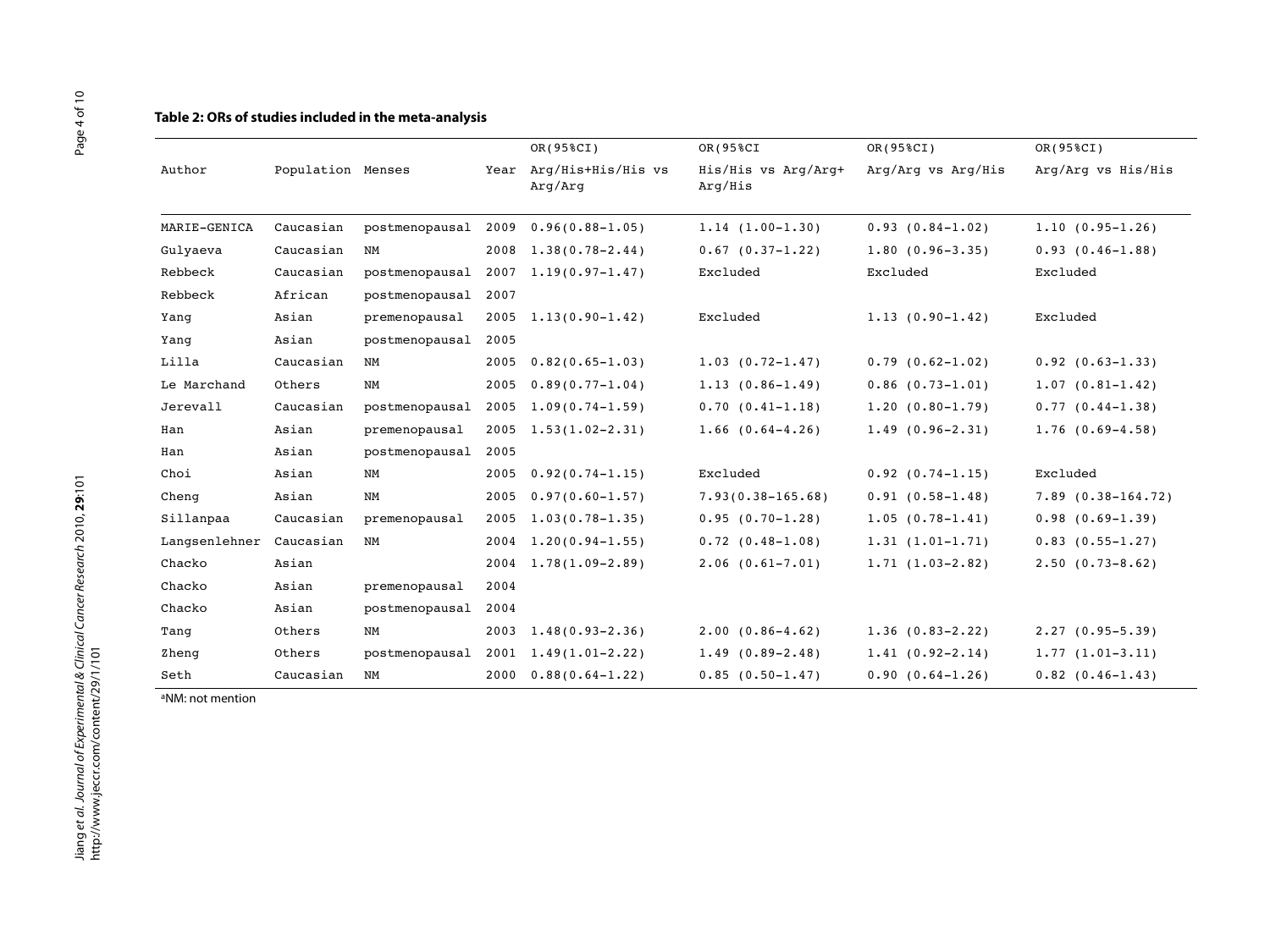<span id="page-4-0"></span>

**Figure 1 Forest plot of meta-analysis on the association of SULT1A1 Arg213His with breast cancer risk in all population by Arg/Arg vs Arg/ His model**. The size of the square box is proportional to the weight that each study contributes in the meta-analysis. The overall estimate and confidence interval are marked by a diamond. Symbols on the right of the line indicate OR > 1 and symbols on the left of the line indicate OR < 1.

menopausal women (OR = 1.06, 95% CI: 0.88-1.27, P = 0.537) by both M-H method and D-L method. Because of the different heterogeneity results for postmenopausal women (Heterogeneity chi-squared =  $20.01$  (d.f. = 6) Isquared =  $70\%$ ,  $P = 0.003$ ) and premenopausal women (Heterogeneity chi-squared =  $0.73$  (d.f. = 3) I-squared = 0.0%,  $P = 0.866$ ), we used both M-H method and D-L method. For all the studies included in the menses subgroup (Heterogeneity chi-squared =  $20.74$  (d.f. = 10) Isquared =  $51.8\%$ ,  $P = 0.023$ ), there was also statistical significance (OR = 1.19, 95% CI: 1.03-1.36, P = 0.017) (Fig. [3\)](#page-6-0). As for the ethnic subgroups, we used fixed-effects to analyze the studies. We found that racial difference influenced the relationship between the polymorphism and the breast cancer risk, especially in Asian women (M-H method, Heterogeneity chi-squared = 0.95 (d.f. = 2) Isquared = 0.0%, *P* = 0.621, OR = 2.03, 95% CI: 1.00-4.14, P = 0.051) but not Caucasian women (M-H method, Heterogeneity chi-squared =  $10.12$  (d.f. = 6) I-squared =

40.7%, *P* = 0.120, OR = 1.02, 95% CI: 0.92-1.13, P = 0.678) (Fig. [4\)](#page-7-0).

## **Publication bias and Sensitivity analyses**

We performed the funnel plots and Egger's test to assess the publication bias. As a result there was no publication bias in recessive model (t = 0.16,  $P = 0.875$ ), Arg/Arg vs His/His model ( $t = 1.09$ ,  $P = 0.299$ ), subgroup for population (t =  $0.02$ , P =  $0.985$  $0.985$ ) (Fig. 5). But there was publication bias for all population in dominant model ( $t = 2.82$ , P  $= 0.014$ ) (Fig. [6](#page-7-2)) and Arg/Arg vs Arg/His model (t  $= 3.21$ ,  $P = 0.007$ ). This might be a limitation for our analysis because studies with null findings, especially those with small sample size, are less likely to be published. Also there was a publication bias (for postmenopausal women:  $t = 5.96$ ,  $P = 0.002$ ) as the result suggested. By using the trim and fill method, we showed that, if the publication bias was the only source of the funnel plot asymmetry, it needed two more studies to be symmetrical. The value of Log OR did not change too much after the adjustment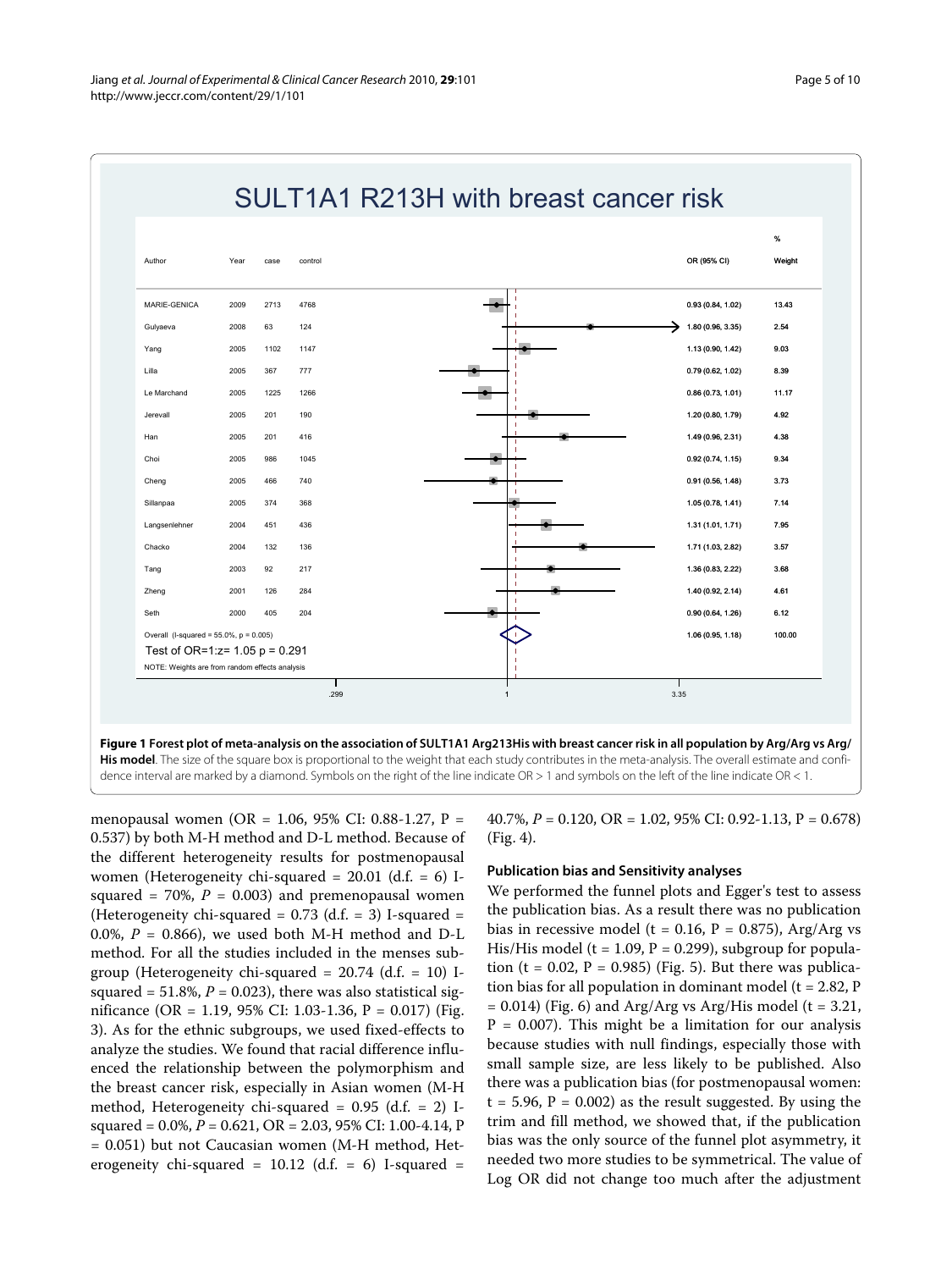<span id="page-5-0"></span>

(Fig. [7](#page-8-7)). Beside that, the fail-safe number of missing studies that would bring the P-value changed was 17. The influence of individual studies on the summary effect estimate was performed by sensitivity analyses on the overall OR (Fig. [8](#page-8-8)). No individual study affected the overall OR, since omission of any single study made no materially huge difference.

## **Discussion**

Prolonged exposure to high level of estrogen still has been appreciated as a risk factor for breast carcinogenesis. From previous study we knew that SULT1A1 was an important enzyme in xenobiotic metabolism because it had broad substrate specificity with a high affinity for many compounds [\[31](#page-9-6)[,32](#page-9-7)], furthermore SULT immunoreactivity was associated with tumor size  $(P = 0.0030)$  or lymph node status  $(P = 0.0027)$  [\[4](#page-8-3)]. This meta-analysis with 16 studies demonstrates no significant association of SULT1A1 polymorphism with breast cancer risk in the overall study populations which is similar with the previ-

ous result [[12\]](#page-9-2). One reason may be that the effect of a single nucleotide polymorphism might have a limited impact on breast cancer risk. The result indicated that multiple SNP-based approaches rather than a single nucleotide polymorphism-based strategy may provide more exact information on relationship between SULT1A1 and breast cancer. Future research should be directed to evaluate the effect of other polymorphisms. Another reason may be that SULT1A1 polymorphism has relation to breast cancer in part of the women and the whole population analysis may weaken this relationship. Therefore subgroup analysis should be done to find whether it is one of the breast cancer risk factors.

From the ethnic subgroup, we found that there was significant result among the different race. SULT1A1 R213 H increased the risk of breast cancer among Asian women but not Caucasian women in recessive model (His/His vs Arg/Arg+Arg/His) which was consistent with the previous studies. Carlsten had reported the similar phenomenon for GSTM1 polymorphism which con-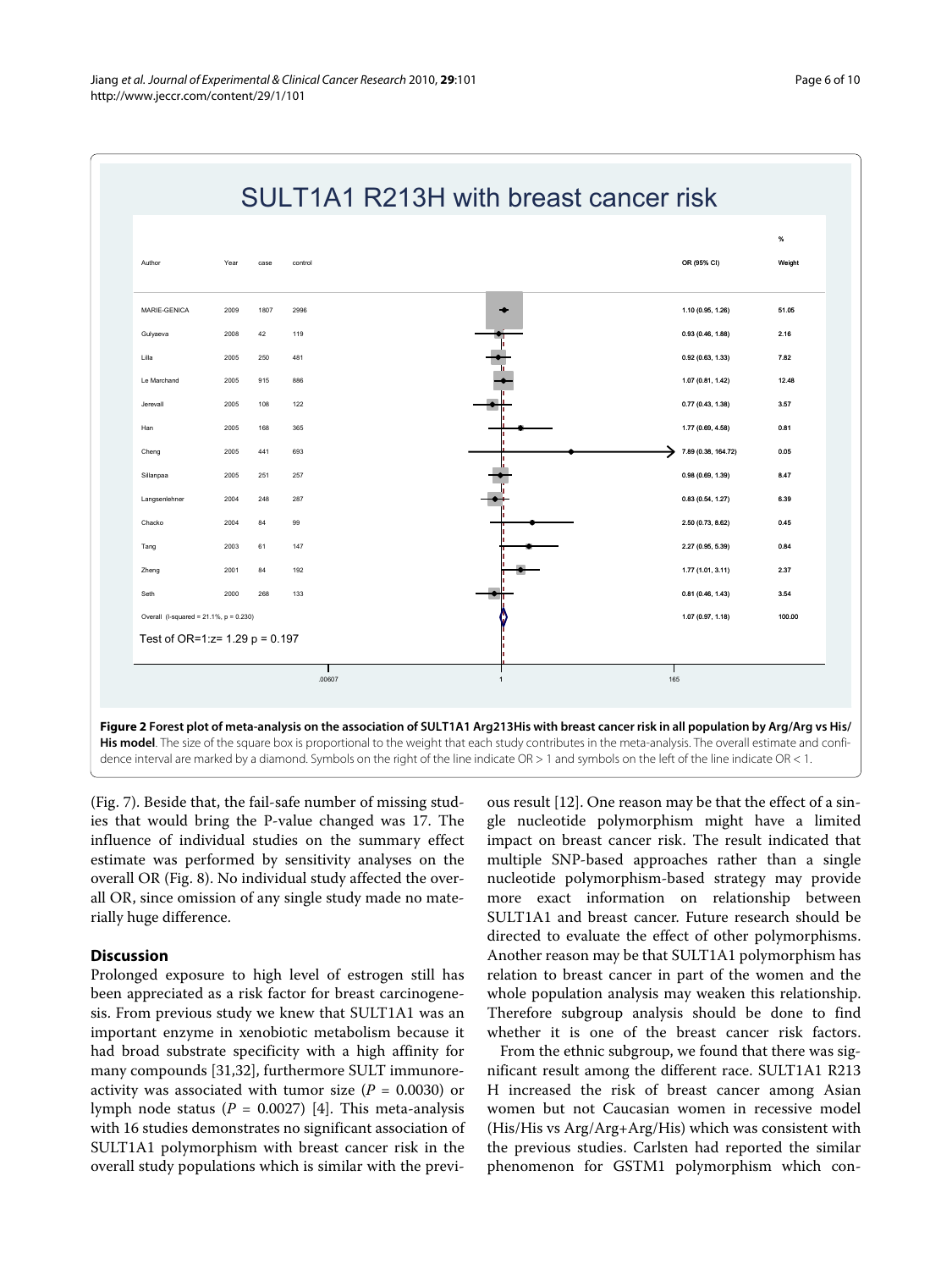<span id="page-6-0"></span>

|                                                                                                 |                   |       |                   |                      | %<br>Weight |
|-------------------------------------------------------------------------------------------------|-------------------|-------|-------------------|----------------------|-------------|
| Author                                                                                          | Year              | case  | control           | OR (95% CI)          | $(D+L)$     |
| postmenopausal                                                                                  |                   |       |                   |                      |             |
| MARIE-GENICA                                                                                    | 2009              | 3139  | 5426              | 0.96(0.88, 1.05)     | 20.51       |
| Rebbeck                                                                                         | 2007              | 569   | 902               | 1.19 (0.97, 1.47)    | 14.88       |
| Yang                                                                                            | 2005              | 364   | 421               | 1.36 (0.93, 2.00)    | 8.31        |
| Jerevall                                                                                        | 2005              | 229   | 228               | 1.09 (0.74, 1.59)    | 8.40        |
| Han                                                                                             | 2005              | 93    | 263               | 1.83 (1.04, 3.21)    | 4.88        |
| Chacko                                                                                          | 2004              | 74    | 74                | 2.52 (1.28, 4.98)    | 3.57        |
| Zheng                                                                                           | 2001              | 155   | 328               | 1.49 (1.01, 2.22)    | 8.07        |
| D+L Subtotal (I-squared = $70.0\%$ , $p = 0.003$ )<br>1.28 (1.04, 1.58)                         |                   |       |                   |                      |             |
| M-H Subtotal                                                                                    |                   |       |                   | 1.05(0.97, 1.13)     |             |
| postmenopausal $z=$ 2.34 $p=0.019$<br>premenstrual                                              |                   |       |                   |                      |             |
| Sillanpaa                                                                                       | 2005              | 480   | 478               | 1.03 (0.78, 1.35)    | 12.01       |
| Yang                                                                                            | 2005              | 738   | 726               | 1.02 (0.77, 1.36)    | 11.72       |
| Han                                                                                             | 2005              | 116   | 163               | 1.31 (0.71, 2.42)    | 4.27        |
| Chacko                                                                                          | 2004              | 66    | 66                | 1.21 (0.60, 2.44)    | 3.39        |
| D+L Subtotal (I-squared = $0.0\%$ , $p = 0.866$ )                                               | 1.06 (0.88, 1.27) | 31.39 |                   |                      |             |
| M-H Subtotal                                                                                    |                   |       |                   | 1.06 (0.88, 1.27)    |             |
| premenstrual $z= 0.62$ $p = 0.537$                                                              |                   |       |                   |                      |             |
| D+L Overall (I-squared = $51.8\%$ , $p = 0.023$ )                                               |                   |       | 1.19 (1.03, 1.36) | 100.00               |             |
| M-H Overall<br>Overall $z = 2.38$ $p = 0.017$<br>NOTE: Weights are from random effects analysis |                   |       |                   | 1.05 (0.98, 1.13)    |             |
|                                                                                                 |                   |       | .201              | 4.98<br>$\mathbf{1}$ |             |

**cer risk by menopausal statue in the dominant model**. The size of the square box is proportional to the weight that each trial contributes in the meta-analysis. The overall estimate and confidence interval are marked by a diamond. Symbols on the right of the line indicate OR > 1 and symbols on the left of the line indicate OR < 1.

ferred a significantly increased risk of lung cancer to East Asians but not to Caucasians[\[33](#page-9-8)]. The frequency of SULT1A1 allele was different among the ethnic groups. From the previous study we knew that the maximum value of the His allele frequency is 0.18 in the Asian, which was much lower than the minimum value 0.23 in the Caucasian [[12\]](#page-9-2). The potential explanation is that the allele frequencies in Asian population are very low and are fairly different from those observed in Caucasian and Africans [\[31](#page-9-6)]. It also should be pointed out that only three studies included in this analysis. More studies needed to confirm the result.

In the subgroup analysis of different menopausal statue, we surprisingly found that SULT1A1 polymorphism increased the risk of breast cancer among postmenopausal women but not among premenopausal women. In

the Yang's research, a possible association between SULT1A1 and breast cancer risk was also suggested for postmenopausal women [[17\]](#page-9-9). However, two thirds of breast cancers occur during the postmenopausal period when the ovaries have ceased to be functional [[32\]](#page-9-7). It was also reported that higher serum concentrations of estrogens were associated with increased breast cancer risk in postmenopausal women [[34\]](#page-9-10). Early studies indicated that several factors could be implicated in this process, including higher steroids which were gained from plasma and the potent E2 which was formed by the breast cancer tissue itself [\[5](#page-8-4)]. However, the serum hormone levels change with the menstrual cycle and the cycle length varies individually, so it is difficult to address the association of hormone levels and breast cancer risk among premenopausal women [\[35\]](#page-9-11). Multiple factors may act on the breast can-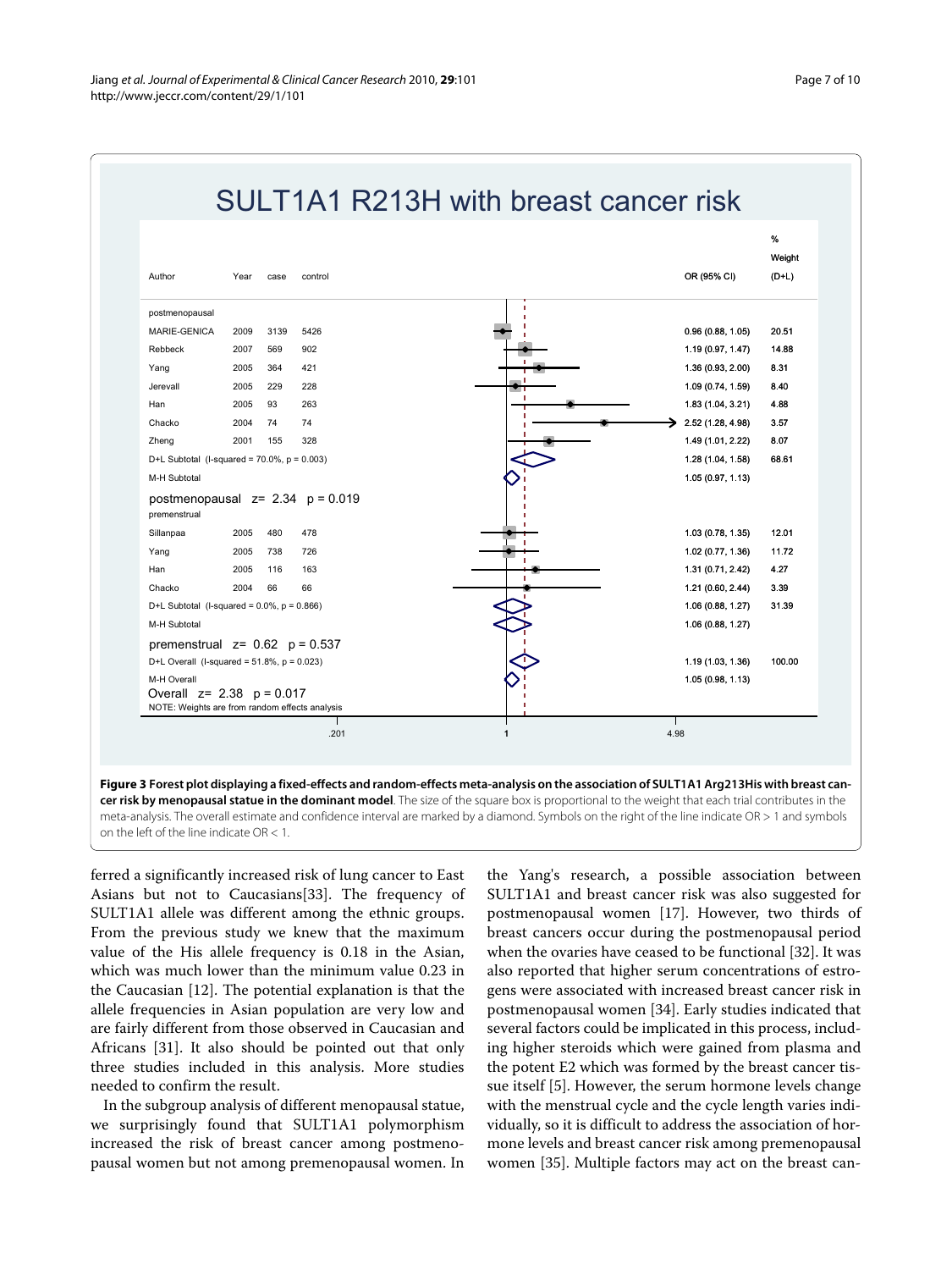<span id="page-7-0"></span>

**Figure 4 Forest plot displaying a random-effects meta-analysis on the association of SULT1A1 Arg213His with breast cancer risk by race in the recessive model**. The size of the square box is proportional to the weight that each trial contributes in the meta-analysis. The overall estimate and confidence interval are marked by a diamond. Symbols on the right of the line indicate OR > 1 and symbols on the left of the line indicate OR < 1.

<span id="page-7-1"></span>

<span id="page-7-2"></span>

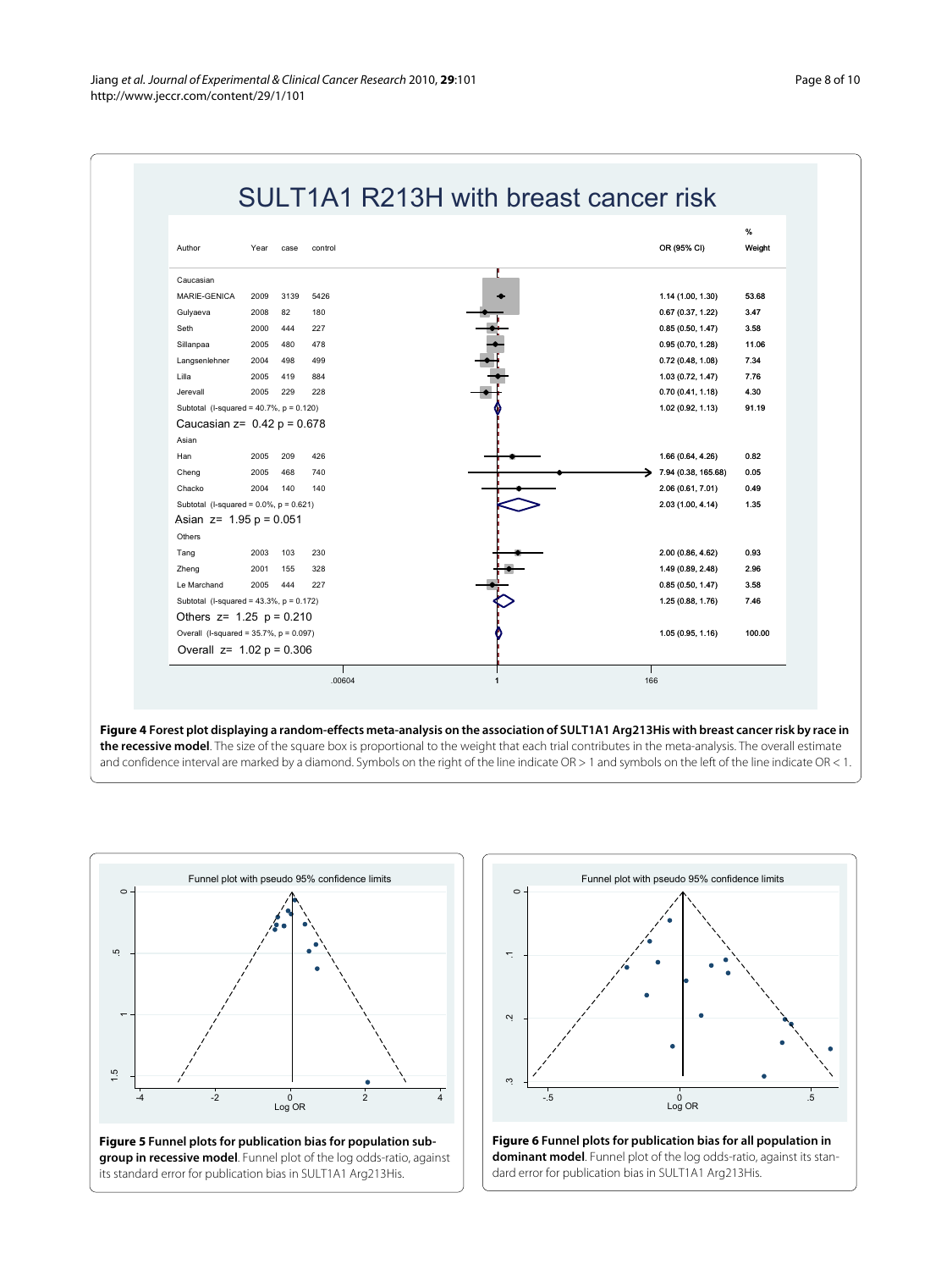<span id="page-8-7"></span>

show summary effect estimates before (open) and after (filled) publication bias adjustment.

cer risk among premenopausal women, but our analysis supported that the polymorphism of SULT1A1 may have significant effects on the relationship between breast cancer risk and SULT1A1 Arg213His polymorphism among the postmenopausal women. Due to the publication bias we found, the result may remain uncertain. By the trim and fill method and the fail-safe number, we can find that the publication bias may have a small effect on the result. So the publication bias may partly account for the result.

There were some limitations of this meta-analysis. First, the unavailable genotype data from some articles was the main limitation. We did everything possible to obtain the full data on the subjects, and about 75 percent

<span id="page-8-8"></span>

**Figure 8 Sensitivity analyses for the influence of individual studies on the summary effect**. Sensitivity analyses for the influence of individual studies on the summary OR. The vertical axis indicates the overall OR and the two vertical axes indicate its 95% CI. Every hollow round indicates the pooled OR when the left study is omitted in this meta-analysis. The two ends of every broken line represent the respective 95% CI.

of subjects involved in various ethnic populations. Lack of original data of each study may prevent more detailed analyses such as joint effects of SNP-SNP which we hope will be demonstrated by the following studies. Next, some controls were selected from benign breast disease which have potential risks of developing breast cancer might lead to misclassification. These limitations may also explain the publication bias in postmenopausal women.

## **Conclusion**

In a conclusion, SULT1A1 Arg213His may be associated with breast cancer risk in Asian women and postmenopausal women among all races, although there are no exact effects to increase the risk of breast cancer in premenopausal women. Due to the publication bias we found, it encourages more studies to pay attention on the menopausal statue in further researches.

#### **Competing interests**

The authors declare that they have no competing interests.

## **Authors' contributions**

JSL is responsible for editorial correspondence and has contributed to the conception and design of the study, the analysis and interpretation of data, the revision of the article as well as final approval of the version to be submitted. YWJ and LHZ participated in the design of the study, performed the statistical analysis, searched and selected the trials, drafted and revised the article. TTY participated in the design of the study and helped to revise the article. ZZS conceived of the study, and participated in its design and coordination. ZMS conceived of the study, and participated in its design and coordination. All authors read and approved the final version of the manuscript.

#### **Acknowledgements**

This research is supported by grants from the Shanghai Natural Science Foundation (08ZR1403500).

## **Author Details**

Department of Breast Surgery, Shanghai Cancer Hospital/Cancer Institute, Fudan University; Department of Oncology, Shanghai Medical college, Fudan University, Shanghai, 200032, China

Received: 23 April 2010 Accepted: 21 July 2010 Published: 21 July 2010

#### **References**

- <span id="page-8-0"></span>1. Cheung KL: Endocrine therapy for breast cancer: an overview**[.](http://www.ncbi.nlm.nih.gov/entrez/query.fcgi?cmd=Retrieve&db=PubMed&dopt=Abstract&list_uids=17499991)** Breast 2007, 16:327-343.
- <span id="page-8-1"></span>2. Wang LQ, James MO: Sulfotransferase 2A1 forms estradiol-17-sulfate and celecoxib switches the dominant product from estradiol-3-sulfate to estradiol-17-sulfate**.** J Steroid Biochem Mol Biol 2005, 96:367-374.
- <span id="page-8-2"></span>3. Pasqualini JR: Estrogen Sulfotransferases in Breast and Endometrial Cancers**.** Ann Ny Acad Sci 2009, 1155:88-98.
- <span id="page-8-3"></span>4. Suzuki T, Nakata T, Miki Y, Kaneko C, Moriya T, Ishida T, Akinaga S, Hirakawa H, Kimura M, Sasano H: Estrogen sulfotransferase and steroid sulfatase in human breast carcinoma**.** Cancer Res 2003, 63:2762-2770.
- <span id="page-8-4"></span>5. Suzuki T, Miki Y, Nakata T, Shiotsu Y, Akinaga S, Inoue K, Ishida T, Kimura M, Moriya T, Sasano H: Steroid sulfatase and estrogen sulfotransferase in normal human tissue and breast carcinoma**[.](http://www.ncbi.nlm.nih.gov/entrez/query.fcgi?cmd=Retrieve&db=PubMed&dopt=Abstract&list_uids=14623543)** J Steroid Biochem Mol Biol 2003, 86:449-454.
- <span id="page-8-5"></span>6. Raftogianis RB, Wood TC, Otterness DM, Van Loon JA, Weinshilboum RM: Phenol sulfotransferase pharmacogenetics in humans: association of common SULT1A1 alleles with TS PST phenotyp[e](http://www.ncbi.nlm.nih.gov/entrez/query.fcgi?cmd=Retrieve&db=PubMed&dopt=Abstract&list_uids=9345314)**.** Biochem Biophys Res Commun 1997, 239:298-304.
- <span id="page-8-6"></span>7. Arslan S, Silig Y, Pinarbasi H: An investigation of the relationship between SULT1A1 Arg(213)His polymorphism and lung cancer